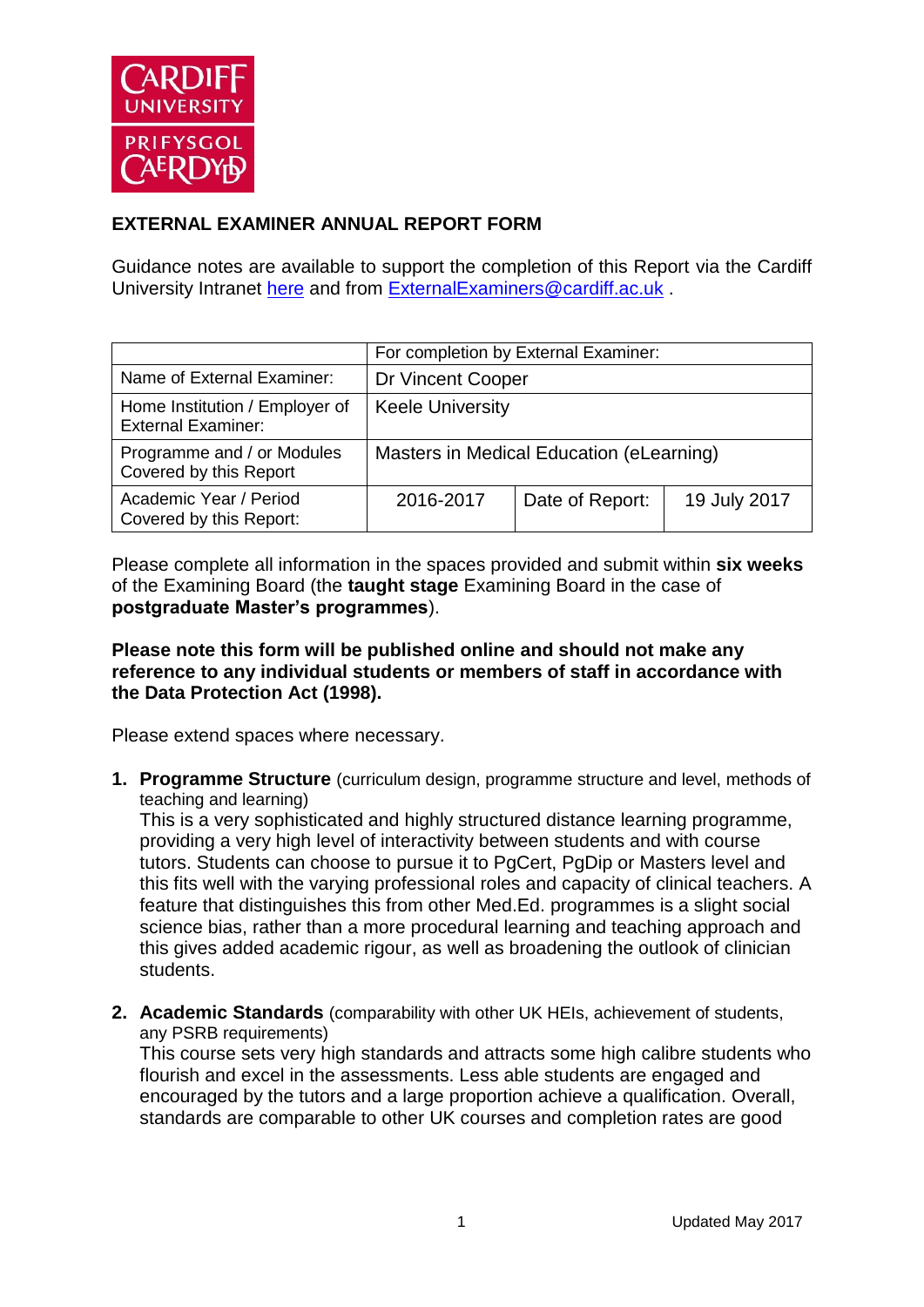**3. The Assessment Process** (enabling achievement of aims and learning outcomes; stretch of assessment; comparability of standards between modules of the same level) Assignment topics are well chosen and provide challenge and opportunity for creativity, academic rigour and reflection. The scope and expectations match the credit allocations and marking is done within 21 days of submission. Requests for extensions are quite frequent, as expected in this professional student group, and are granted readily. As I have noted before, the consistency of marking and quality of feedback provided to students are exemplary.

## **4. Year-on-Year Comments**

[Previous External Examiner Reports are available from the Cardiff University Website [here.](https://www.cardiff.ac.uk/public-information/quality-and-standards/external-examiner-reports)] This year sees the introduction of on-line marking of assignments, a benefit to both tutors and students. The course team is keen to gain and use student feedback and has taken innovative steps to maximise this. Firstly, individual students completing a module are strongly encouraged to complete on-line feedback before the next module's materials are released to them. Secondly, a new staff/student liaison panel has been created, operating as a webinar. This is to be developed further during the next year.

The next year will provide considerable challenges, with the retirement of a second academic lead and re-positioning of the course within the University because of the impending demise of Wales Deanery. This course enjoys a huge national and international reputation for excellence and is a major asset, so I hope that it will receive whatever support is needed to make an effective transition, without weakening its team structure and integration.

- **5. Preparation for the role of External Examiner (for new External Examiners only)** (appropriateness of briefing provided, visits to School, programme handbooks and supporting information)
- **6. Noteworthy Practice and Enhancement** (good and innovative practice in learning, teaching and assessment; opportunities for enhancement of learning opportunities) All the features described above demonstrate the team's dedication to innovation, continued course development and support for learning, complemented by robust standard setting and assessment. This is a large, complex programme and succeeds because of the quality of academic and administrative support provided by this small and well integrated team.
- **7. Appointment Overview (for retiring External Examiners only)** (significant changes in standards, programme/discipline developments, implementation of recommendations, further areas of work)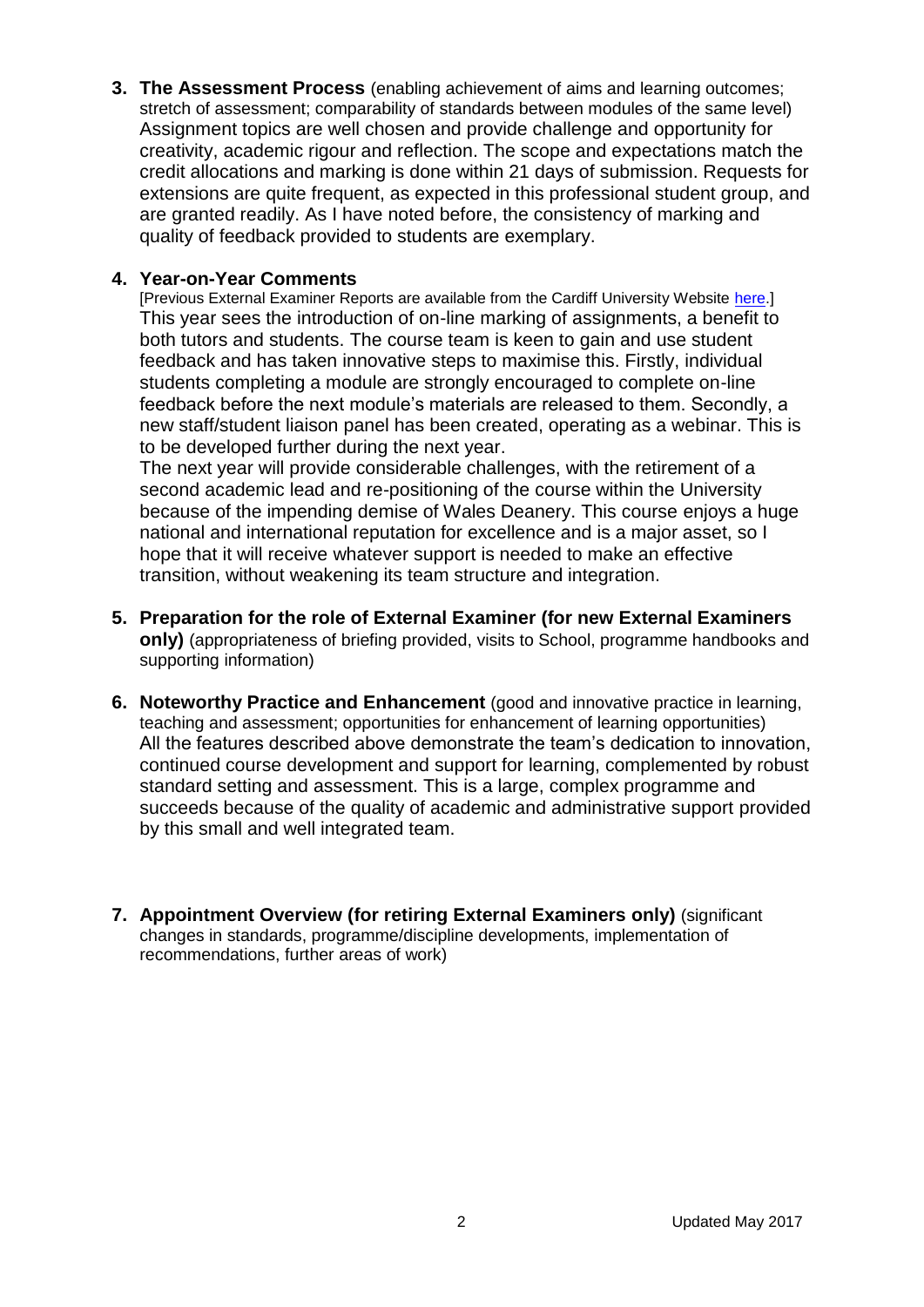## **8. Annual Report Checklist**

Please include appropriate comments within Sections 1-7 above for any answer of 'No'.

|                                              |                                                                                                                                                             | <b>Yes</b><br>(Y) | No<br>(N) | N/A<br>(N/A) |
|----------------------------------------------|-------------------------------------------------------------------------------------------------------------------------------------------------------------|-------------------|-----------|--------------|
| <b>Programme/Course Information</b>          |                                                                                                                                                             | Y                 |           |              |
| 8.1                                          | Did you receive sufficient information about the Programme and<br>its contents, learning outcomes and assessments?                                          | Y                 |           |              |
| 8.2                                          | Were you asked to comment on any changes to the assessment<br>of the Programme?                                                                             |                   |           | N/A          |
| <b>Draft Examination Question Papers</b>     |                                                                                                                                                             |                   |           |              |
| 8.3                                          | Were you asked to approve all examination papers contributing<br>to the final award?                                                                        |                   |           | N/A          |
| 8.4                                          | Were the nature, spread and level of the questions appropriate?                                                                                             |                   |           | N/A          |
| 8.5                                          | Were suitable arrangements made to consider your comments?                                                                                                  |                   |           | N/A          |
|                                              | <b>Marking Examination Scripts</b>                                                                                                                          |                   |           |              |
| 8.6                                          | Did you receive a sufficient number of scripts to be able to assess<br>whether the internal marking and classifications were appropriate<br>and consistent? |                   |           | N/A          |
| 8.7                                          | Was the general standard and consistency of marking<br>appropriate?                                                                                         |                   |           | N/A          |
| 8.8                                          | Were the scripts marked in such a way as to enable you to see<br>the reasons for the award of given marks?                                                  |                   |           | N/A          |
| 8.9                                          | Were you satisfied with the standard and consistency of marking<br>applied by the internal examiners?                                                       |                   |           | N/A          |
| 8.10                                         | In your judgement, did you have the opportunity to examine a<br>sufficient cross-section of candidates' work contributing to the<br>final assessment?       |                   |           | N/A          |
|                                              | <b>Coursework and Practical Assessments</b>                                                                                                                 |                   |           |              |
| 8.11                                         | Was the choice of subjects for coursework and / or practical<br>assessments appropriate?                                                                    | Y                 |           |              |
| 8.12                                         | Were you afforded access to an appropriate sample of<br>coursework and / or practical assessments?                                                          | Y                 |           |              |
| 8.13                                         | Was the method and general standard of assessment<br>appropriate?                                                                                           | Y                 |           |              |
| 8.14                                         | Is sufficient feedback provided to students on their assessed<br>work?                                                                                      | Y                 |           |              |
| <b>Clinical Examinations (if applicable)</b> |                                                                                                                                                             |                   |           |              |
| 8.15                                         | Were satisfactory arrangements made for the conduct of clinical<br>assessments?                                                                             |                   |           | N/A          |
| <b>Sampling of Work</b>                      |                                                                                                                                                             |                   |           |              |
| 8.16                                         | Were you afforded sufficient time to consider samples of<br>assessed work?                                                                                  | Y                 |           |              |
| <b>Examining Board Meeting</b>               |                                                                                                                                                             |                   |           |              |
| 8.17                                         | Were you able to attend the Examining Board meeting?                                                                                                        | Y                 |           |              |
| 8.18                                         | Was the Examining Board conducted properly, in accordance with<br>established procedures and to your satisfaction?                                          | Y                 |           |              |